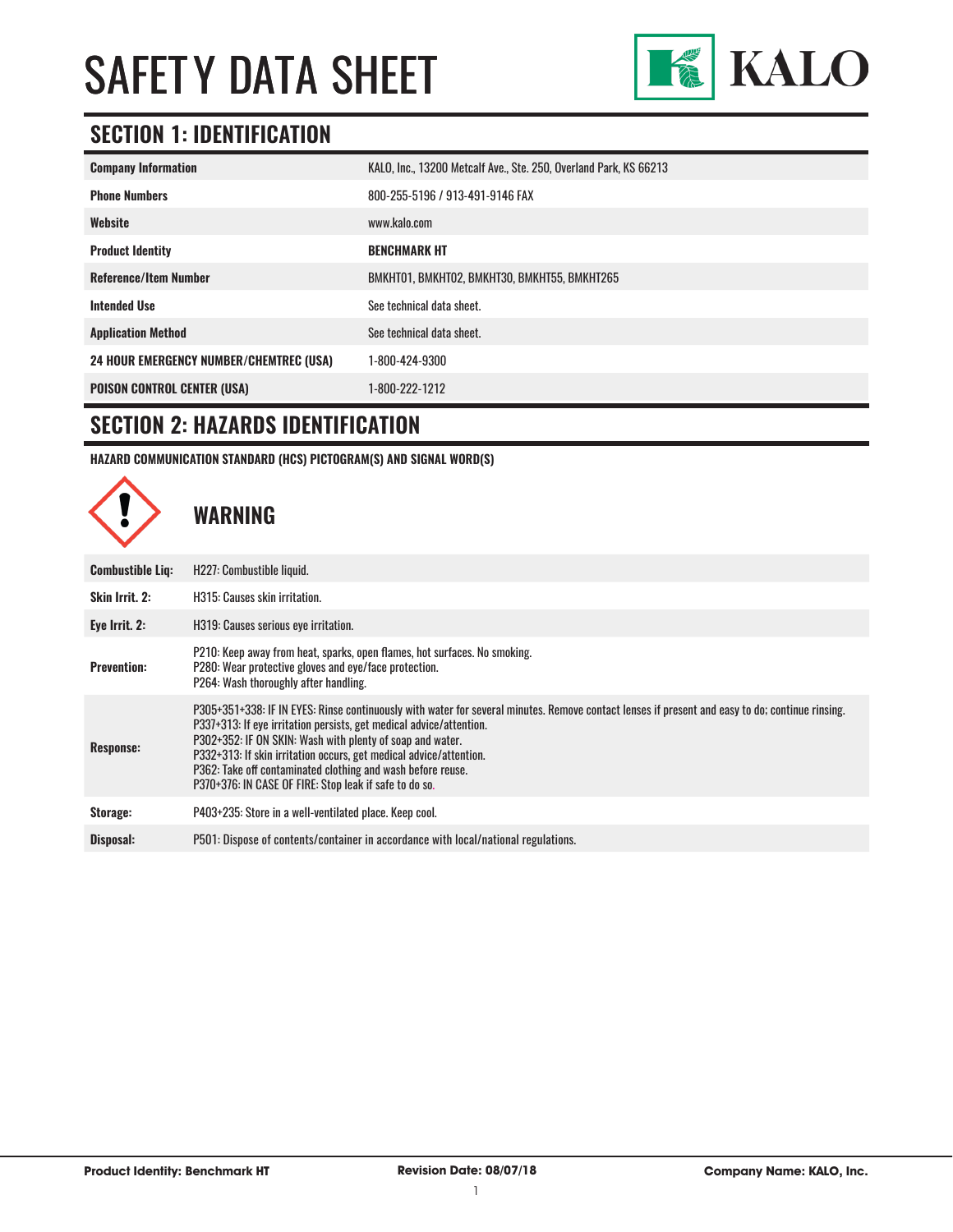

#### **SECTION 3: COMPOSITION/INFORMATION ON INGREDIENTS**

This product is labeled with the following GHS classifications, as it contains substances that present a hazard within the meaning of the relevant State and Federal Hazardous Substances regulations. This product is a proprietary blend and the ingredients and mixture percentages are being withheld as trade secret.

| <b>Ingredient/Chemical Designations:</b> | Proprietary blend of surfactants, coupling agents and solvent                                                  |
|------------------------------------------|----------------------------------------------------------------------------------------------------------------|
| <b>CAS No.:</b>                          | <b>Trade Secret</b>                                                                                            |
| Weight $\%$ :                            | $50 - 100$                                                                                                     |
| Notes:                                   | [1] Substance classified with a health or environmental hazard. [2] Substance with a workplace exposure limit. |
| <b>Ingredient/Chemical Designations:</b> | 2-butoxyethanol                                                                                                |
| <b>CAS No.:</b>                          | $111 - 76 - 2$                                                                                                 |
| Weight $\%$ :                            | $8 - 10$                                                                                                       |
| Notes:                                   | [1] Substance classified with a health or environmental hazard. [2] Substance with a workplace exposure limit. |
| <b>Ingredient/Chemical Designations:</b> | 2-methylpentane-2,4-diol                                                                                       |
| <b>CAS No.:</b>                          | $107 - 41 - 5$                                                                                                 |
| Weight %:                                | $8 - 10$                                                                                                       |
| <b>Ingredient/Chemical Designations:</b> | [1] Substance classified with a health or environmental hazard. [2] Substance with a workplace exposure limit. |

#### **SECTION 4: FIRST AID MEASURES**

| [DESCRIPTIONS] |  |
|----------------|--|
|----------------|--|

| General:           | In all cases of doubt, or when symptoms persist, seek medical attention. Never give anything by mouth to an unconscious person.                                                                                                         |
|--------------------|-----------------------------------------------------------------------------------------------------------------------------------------------------------------------------------------------------------------------------------------|
| <b>Inhalation:</b> | Remove to fresh air. Keep patient warm and at rest. If breathing is irregular or stopped, give artificial respiration. If unconscious, place in the recovery<br>position and obtain immediate medical attention. Give nothing by mouth. |
| Eyes:              | Irrigate copiously with clean fresh water for at least 10 minutes, holding the eyelids apart and seek medical attention.                                                                                                                |
| Skin:              | Remove contaminated clothing. Wash skin thoroughly with soap and water or use a recognized skin cleanser. Do NOT use solvents or thinners.                                                                                              |
| Ingestion:         | If accidentally swallowed, obtain immediate medical attention. Keep at rest. Do NOT induce vomiting.                                                                                                                                    |
|                    | [MOST IMPORTANT SYMPTOMS AND EFFECTS, BOTH ACUTE AND DELAYED]                                                                                                                                                                           |
| Overview:          | No adverse symptoms or effects anticipated under normal handling conditions. See Section 2 for further details.                                                                                                                         |
| Eyes:              | Causes serious eye irritation.                                                                                                                                                                                                          |
| Skin:              | Causes skin irritation.                                                                                                                                                                                                                 |

#### **SECTION 5: FIREFIGHTING MEASURES**

| <b>Extinguishing Media:</b>     | Recommended extinguishing media: alcohol resistant foam, CO <sup>2</sup> , powder, water spray. Do not use water jet.                                                                                                                                                                                                                                  |
|---------------------------------|--------------------------------------------------------------------------------------------------------------------------------------------------------------------------------------------------------------------------------------------------------------------------------------------------------------------------------------------------------|
| <b>Special Hazards:</b>         | Combustion may yield smoke, carbon monoxide, and other products of incomplete combustion. Oxides of sulfur, nitrogen or phosphorus may<br>also be formed. Keep away from heat, sparks, open flames and hot surfaces. No smoking.                                                                                                                       |
| <b>Advice For Firefighters:</b> | Evacuate area. Prevent contamination from run-off of adjacent areas, streams, drinking water and sewers. Do not flush down sewers or other<br>drainage systems. Exposed firefighters must wear standard protective equipment and in enclosed areas self-contained breathing apparatus.<br>Use water-spray to cool fire-exposed surfaces and personnel. |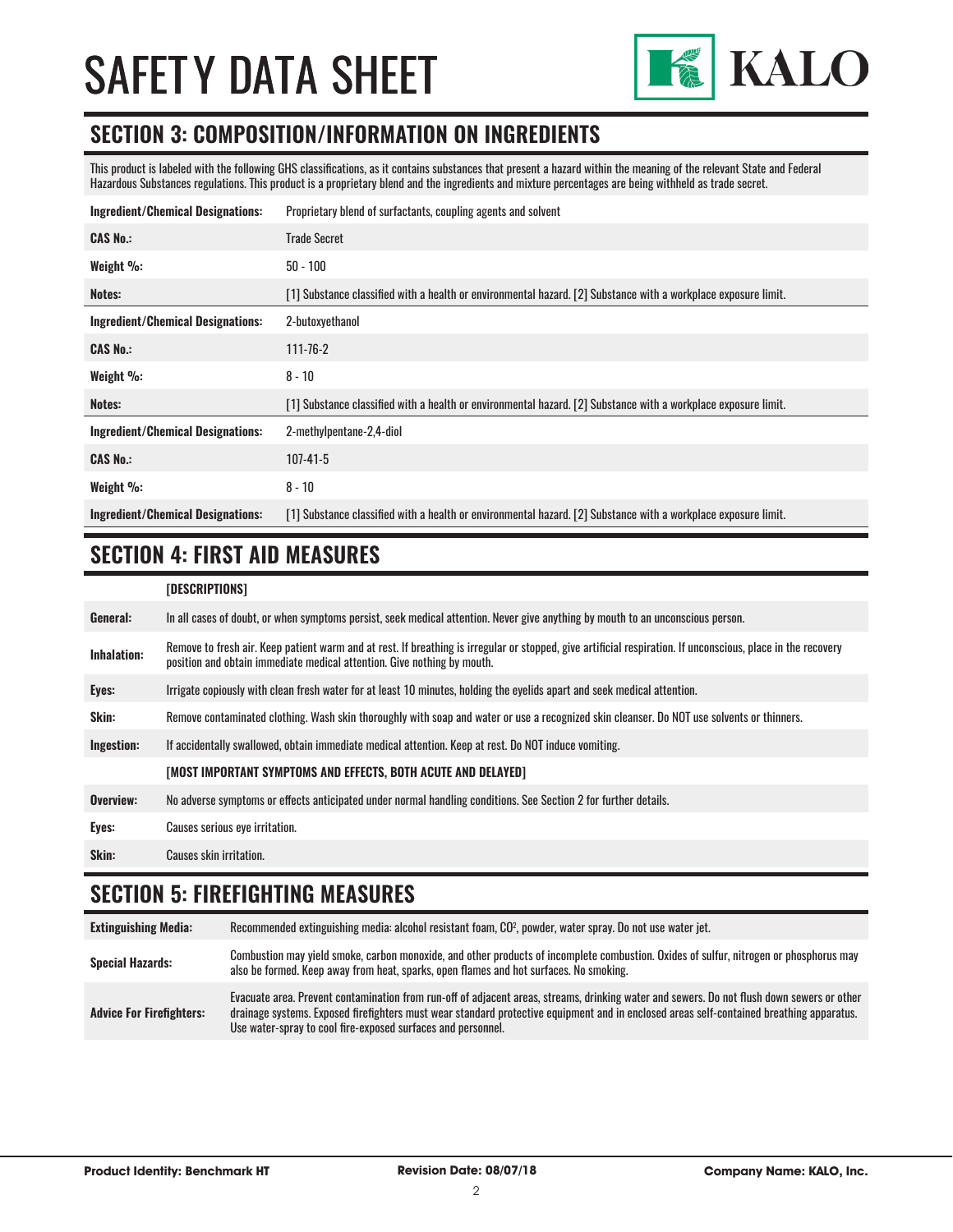

#### **SECTION 6: ACCIDENTAL RELEASE MEASURES**

| <b>Precautions/Procedures:</b>                                         | Keep all sources of ignition away from spill/release. In case of a major spill or spillage in a confined space evacuate the area and<br>check vapor levels.                                                                                                                                                                                                                                                                                                                                                                                                                                                                                                               |
|------------------------------------------------------------------------|---------------------------------------------------------------------------------------------------------------------------------------------------------------------------------------------------------------------------------------------------------------------------------------------------------------------------------------------------------------------------------------------------------------------------------------------------------------------------------------------------------------------------------------------------------------------------------------------------------------------------------------------------------------------------|
| <b>Environmental Precautions:</b>                                      | Do not allow spills to enter drains or water courses.                                                                                                                                                                                                                                                                                                                                                                                                                                                                                                                                                                                                                     |
| <b>Methods and Material For</b><br><b>Containment and Cleaning Up:</b> | Ventilate the area and avoid breathing vapors. Take the personal protective measures listed in Section 8. Contain and absorb spillage<br>with non-combustible materials (e.g. sand/earth/vermiculite). Place in closed containers outside buildings and dispose of according<br>to the Waste Regulations (see Section 13). Clean, preferably with a detergent. Do not use solvents. Do not allow spills to enter drains<br>or water courses. If drains, sewers, streams or lakes are contaminated, inform the local water company immediately. In the case of<br>contamination of rivers, streams, or lakes, the Environmental Protection Agency should also be informed. |

#### **SECTION 7: HANDLING AND STORAGE**

| <b>Precautions For Safe Handling:</b> | Do not get in eyes, on skin, or on clothing. Do not breathe vapors or mists. Keep container closed. Use only with adequate<br>ventilation. Use good personal hygiene practices. Wash hands before eating, drinking, smoking. Remove contaminated clothing and<br>wash before reuse. Destroy contaminated belts and shoes and other items that cannot be decontaminated.<br>See Section 2 for further details. |
|---------------------------------------|---------------------------------------------------------------------------------------------------------------------------------------------------------------------------------------------------------------------------------------------------------------------------------------------------------------------------------------------------------------------------------------------------------------|
| <b>Conditions For Safe Storage:</b>   | Store in tightly closed containers in dry, well-ventilated area, away from excessive heat and incompatibles.<br>See Section 2 for further details.                                                                                                                                                                                                                                                            |
| <b>Incompatible Materials:</b>        | Oxidizing agents, strong acids, strong bases.                                                                                                                                                                                                                                                                                                                                                                 |
| <b>Specific End Use(s):</b>           | See technical data sheet.                                                                                                                                                                                                                                                                                                                                                                                     |

#### **SECTION 8: EXPOSURE CONTROLS/PERSONAL PROTECTION**

| <b>Exposure Data</b> |  |
|----------------------|--|
|                      |  |

**Exposure Data:** This product contains the following ingredient (at greater than 0.1%) with established limits for exposure under OSHA, ACGIH and/or NIOSH.

| <b>CAS No.</b>                 | Ingredient               | <b>Source</b> | <b>Value</b>                                 |
|--------------------------------|--------------------------|---------------|----------------------------------------------|
| 0000107-41-5                   | 2-methylpentane-2,4-diol | <b>OSHA</b>   | No Established Limit                         |
|                                |                          | ACGIH         | Ceiling: 25 ppm                              |
|                                |                          | <b>NIOSH</b>  | $C$ 25 ppm (125 mg/m <sup>3</sup> )          |
|                                |                          |               |                                              |
|                                | Ingredient               | <b>Source</b> | <b>Value</b>                                 |
|                                |                          | <b>OSHA</b>   | TWA: 50 ppm $(240 \,\mathrm{mg/m^3})$ [skin] |
| <b>CAS No.</b><br>0000111-76-2 | 2-butoxyethanol          | <b>ACGIH</b>  | TWA: 20 ppm, revised 2003                    |

| <b>Carcinogen Data:</b>      | This product contains no ingredients (at greater than 0.1%) that are suspected of being or known to be a carcinogen under OSHA, NTP or IARC.                                                                                                                                                                                           |  |
|------------------------------|----------------------------------------------------------------------------------------------------------------------------------------------------------------------------------------------------------------------------------------------------------------------------------------------------------------------------------------|--|
|                              | <b>[PERSONAL PROTECTIVE EQUIPMENT]</b>                                                                                                                                                                                                                                                                                                 |  |
| <b>Respiratory:</b>          | If workers are exposed to concentrations above the exposure limit, they must use the appropriate certified respirators.                                                                                                                                                                                                                |  |
| Eyes:                        | Wear safety eyewear (e.g. safety spectacles/goggles/visors) to protect against the splash of liquids.                                                                                                                                                                                                                                  |  |
| Skin:                        | Overalls, which cover the body, arms, and legs, should be worn. Skin should not be exposed. All parts of the body should be washed after<br>contact.                                                                                                                                                                                   |  |
| <b>Engineering Controls:</b> | Provide adequate ventilation. Where reasonably practicable, this should be achieved by the use of local exhaust ventilation and good general<br>extraction. If these are not sufficient to maintain concentrations of particulates, and any vapor below occupational exposure limits, suitable<br>respiratory protection must be worn. |  |
| <b>Other Work Practices:</b> | See technical data sheet.                                                                                                                                                                                                                                                                                                              |  |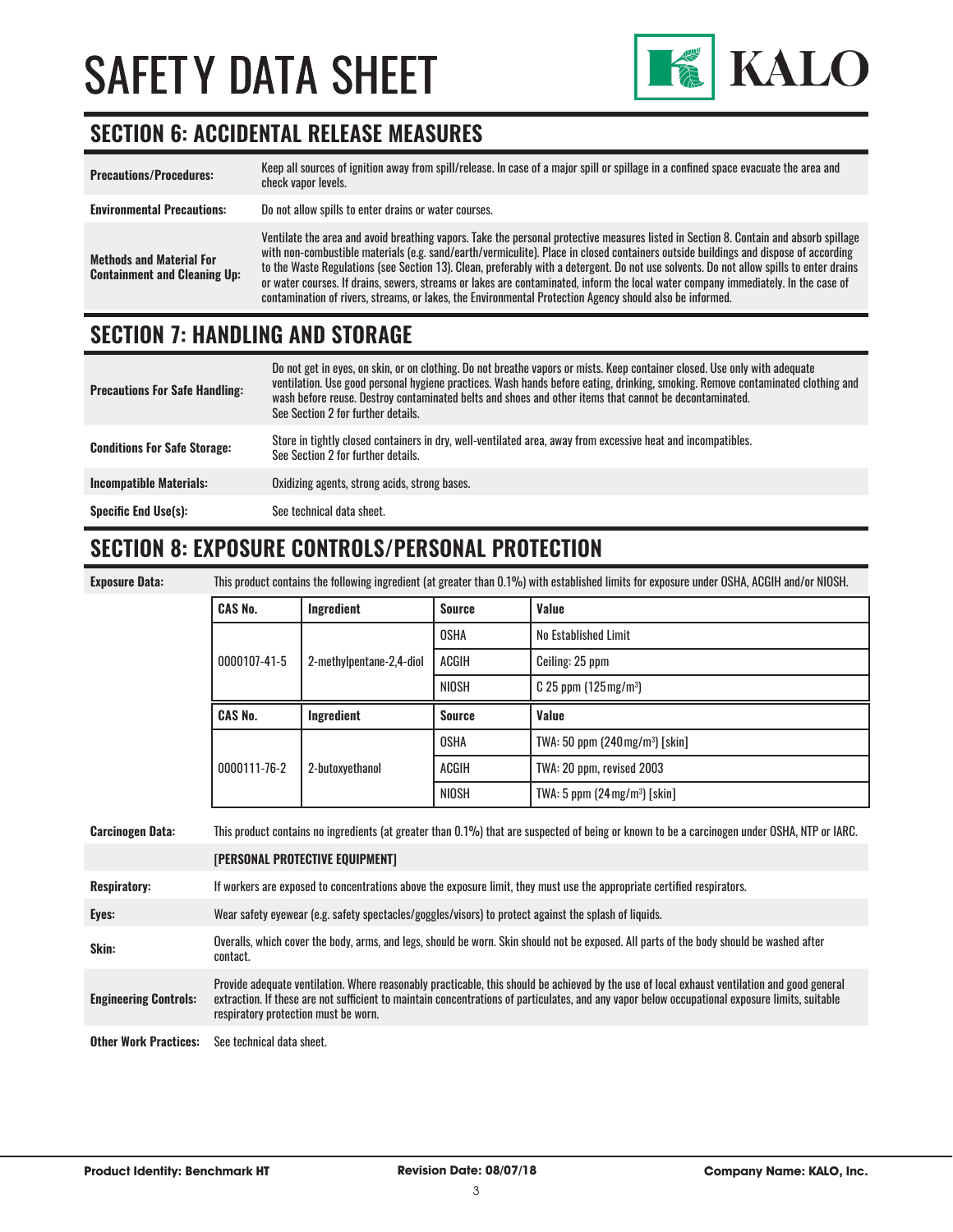

#### **SECTION 9: PHYSICAL AND CHEMICAL PROPERTIES**

| Odor:<br>Sweet                                                           |  |
|--------------------------------------------------------------------------|--|
|                                                                          |  |
| Not Measured<br><b>Odor Threshold:</b>                                   |  |
| 7 - 9 (1% aqueous dilution)<br>pH:                                       |  |
| 1.02 - 1.04 @ 20°C<br><b>Specific Gravity:</b>                           |  |
| 176°F / 80°C (SETA Flash Closed Cup)<br><b>Flashpoint:</b>               |  |
| <b>Not Measured</b><br><b>Solubility in Water:</b>                       |  |
| <b>Not Measured</b><br>Viscosity (cSt):                                  |  |
| $VOC\%$ :<br><b>Not Measured</b>                                         |  |
| <b>Not Measured</b><br>Vapor Pressure (Pa):                              |  |
| <b>Not Measured</b><br><b>Vapor Density:</b>                             |  |
| <b>Not Measured</b><br><b>Melting/Freezing Points:</b>                   |  |
| Not Measured<br>Initial Boiling Point/Range (°F/°C):                     |  |
| <b>Flammability (Solid, Gas):</b><br>Not Applicable                      |  |
| <b>Not Measured</b><br><b>Upper Flammability/Explosive Limits:</b>       |  |
| <b>Not Measured</b><br><b>Lower Flammability/Explosive Limits:</b>       |  |
| <b>Not Measured</b><br><b>Decomposition Temperature:</b>                 |  |
| <b>Not Measured</b><br><b>Auto-Ignition Temperature:</b>                 |  |
| <b>Not Measured</b><br>Partition Co-Efficient n-octanol/water (Log Kow): |  |
| <b>Not Measured</b><br><b>Evaporation Rate (Ether=1):</b>                |  |
| No other relevant information.<br>Other:                                 |  |

### **SECTION 10: STABILITY AND REACTIVITY**

| <b>Reactivity:</b>                       | Not chemically reactive.                                                                                |
|------------------------------------------|---------------------------------------------------------------------------------------------------------|
| <b>Chemical Stability:</b>               | Stable under normal ambient and anticipated conditions of use.                                          |
| <b>Hazardous Reactions:</b>              | Hazardous reactions not anticipated.                                                                    |
| <b>Conditions To Avoid:</b>              | Extended exposure to high temperatures can cause decomposition. Avoid all possible sources of ignition. |
| <b>Incompatible Materials:</b>           | Oxidizing agents, strong acids, strong bases.                                                           |
| <b>Hazardous Decomposition Products:</b> | Not anticipated under normal conditions of use.                                                         |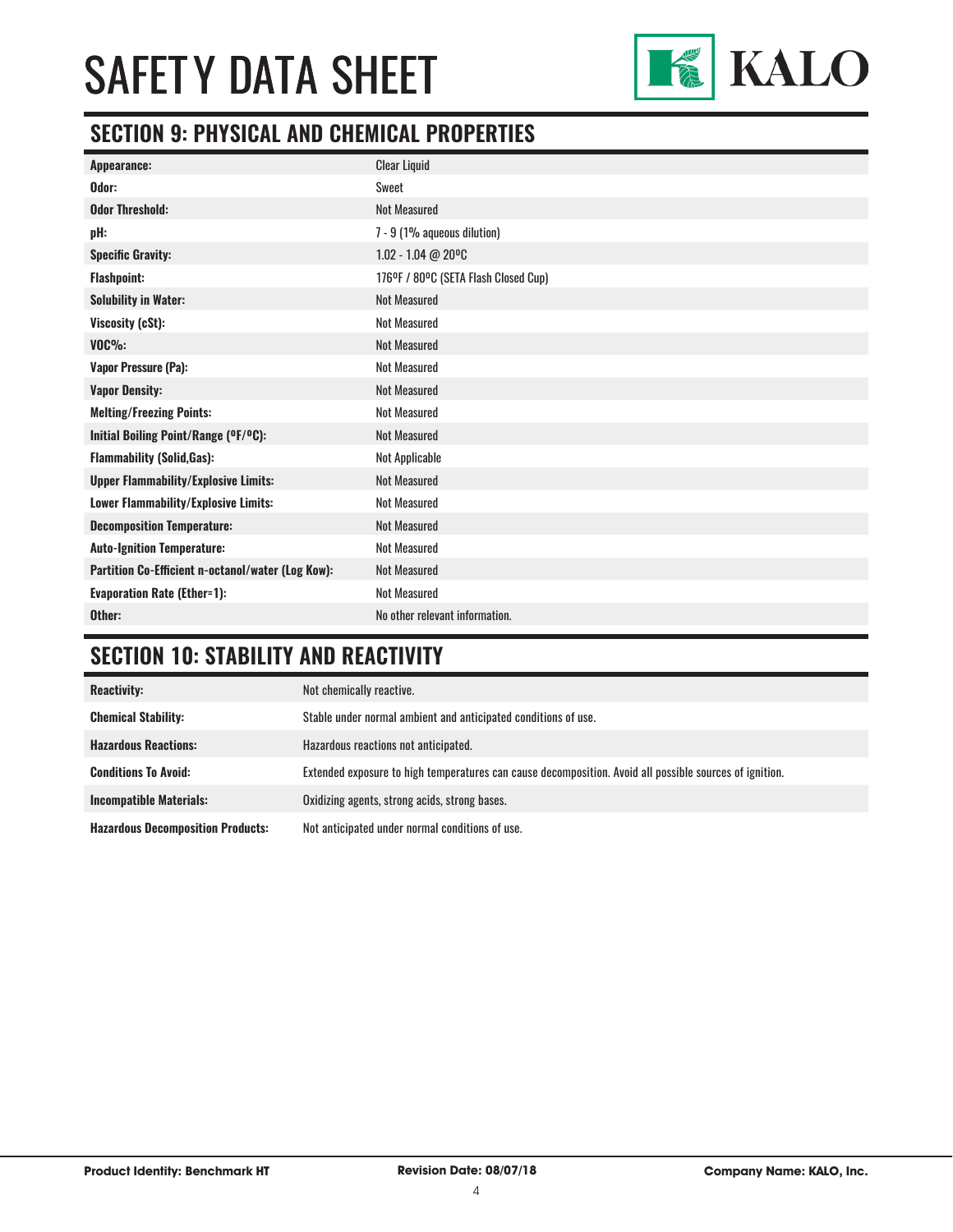

#### **SECTION 11: TOXICOLOGICAL INFORMATION**

|                                                                   | [ACUTE TOXICITY ESTIMATE]                                     |                 |
|-------------------------------------------------------------------|---------------------------------------------------------------|-----------------|
| Ingredients:                                                      | Proprietary Blend of Surfactants, Coupling Agents and Solvent |                 |
| Oral LD50mg/kg:                                                   | >5,000.00/Category: NA                                        |                 |
| Skin LD50mg/kg:                                                   | >5,000.00/Category: NA                                        |                 |
| Inhalation Vapor LC50mg/L/4hr:                                    | No Data Available                                             |                 |
| Inhalation Dust/Mist LC50mg/L/4hr:                                | No Data Available                                             |                 |
| <b>ITEM</b>                                                       | <b>HAZARD</b>                                                 | <b>CATEGORY</b> |
| <b>Acute Toxicity (mouth):</b>                                    | <b>Not Applicable</b>                                         | --              |
| <b>Acute Toxicity (skin):</b>                                     | <b>Not Applicable</b>                                         | --              |
| <b>Acute Toxicity (inhalation):</b>                               | <b>Not Applicable</b>                                         | --              |
| <b>Skin Corrosion/Irritation:</b>                                 | <b>Causes skin irritation.</b>                                | $\mathbf{2}$    |
| <b>Eye Damage/Irritation:</b>                                     | <b>Causes serious eye irritation.</b>                         | $\mathbf 2$     |
| <b>Sensitization (respiratory):</b>                               | <b>Not Applicable</b>                                         | --              |
| <b>Sensitization (skin):</b>                                      | <b>Not Applicable</b>                                         | --              |
| <b>Germ Toxicity:</b>                                             | <b>Not Applicable</b>                                         | --              |
| <b>Carcinogenicity:</b>                                           | <b>Not Applicable</b>                                         | --              |
| <b>Reproductive Toxicity:</b>                                     | <b>Not Applicable</b>                                         | --              |
| Specific Target Organ Systemic Toxicity-Single Exposure:          | <b>Not Applicable</b>                                         | --              |
| <b>Specific Target Organ Systemic Toxicity-Repeated Exposure:</b> | <b>Not Applicable</b>                                         | --              |
| <b>Aspiration Hazard:</b>                                         | <b>Not Applicable</b>                                         | --              |

### **SECTION 12: ECOLOGICAL INFORMATION**

| <b>Toxicity:</b>                       | Ecotoxicity studies have not been conducted on this preparation. |
|----------------------------------------|------------------------------------------------------------------|
| <b>Persistence and Degradability:</b>  | There is no data available on the preparation itself.            |
| <b>Bioaccumulative Potential:</b>      | Not measured.                                                    |
| <b>Mobility In Soil:</b>               | No data available.                                               |
| <b>Results of PBT and vPvB Assess:</b> | This product contains no PBT/vPvB chemicals.                     |
| <b>Other Adverse Effects:</b>          | No data available.                                               |